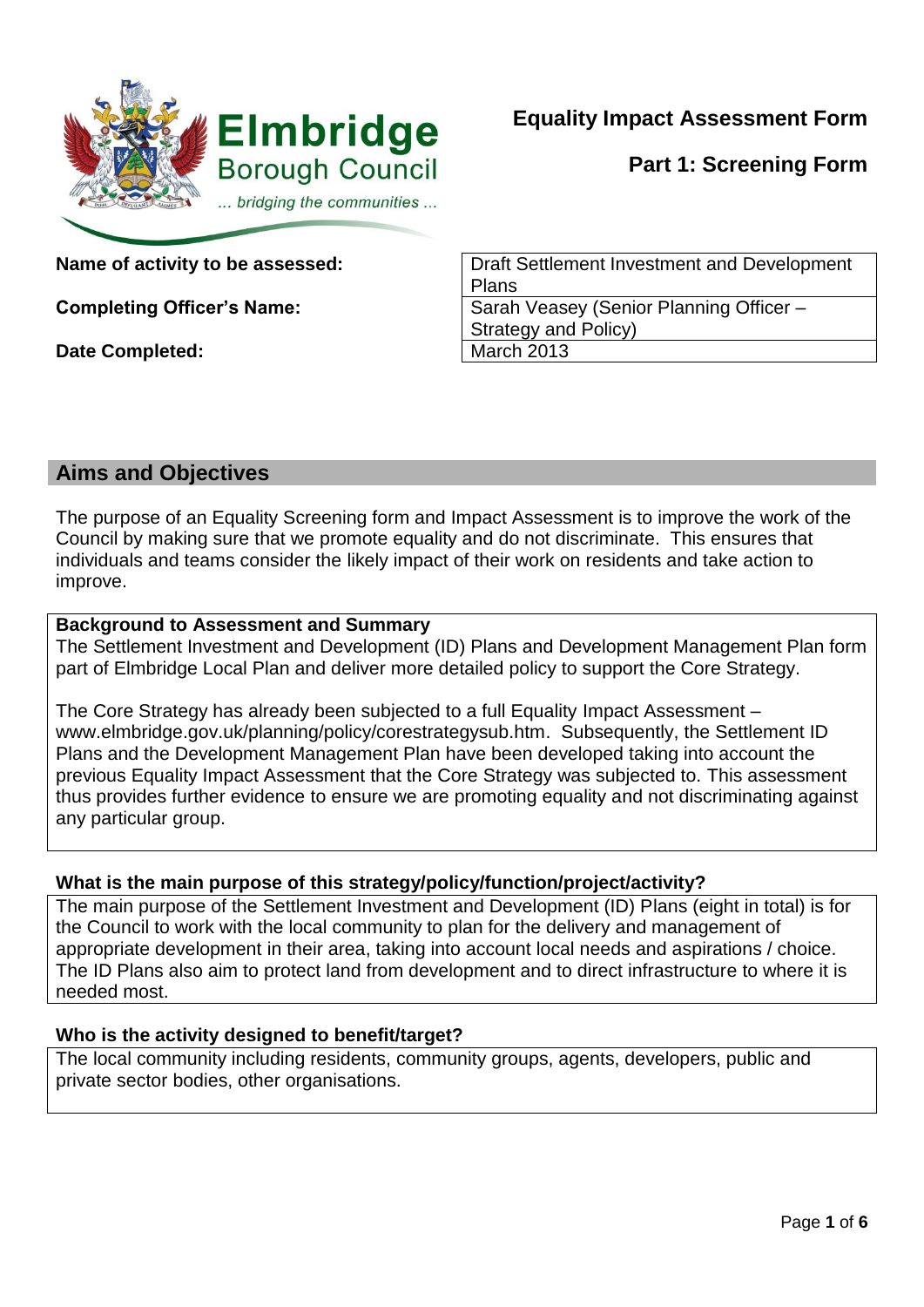### **In what way are the main beneficiaries affected by this activity?**

The ID Plans offer the opportunity for people to get involved in shaping the future of the local area by:

- Identifying potential development sites key sites for the delivery of housing, community facilities, commercial and mixed-use development; pitches for Gypsies and Travellers and schools and colleges where there is potential for expansion
- Protecting key sites in their current use important open spaces, employment land, and existing Gypsy and Traveller pitches
- Assessing infrastructure needs identifying improvements and prioritising investment

## **Impact on Protected Characteristic Groups**

Assess where you think the activity could have a negative impact on any of the equality target groups i.e. where it could disadvantage them. Also consider where the activity could have a positive impact or could contribute to promoting equality, equal opportunities or improving relations with equality target groups.

#### **Protected Characteristics Positive Impact Neutral Negative Impact Reason Age** X Low High Potential positive impacts on young people through the allocation of school sites to ensure sufficient land is available for expansion. Potential allocation of sites within Whiteley Village will deliver additional accommodation specifically for older people. **Disability**  $\begin{array}{ccc} & | & | & | \ \hline \end{array}$   $\begin{array}{ccc} \times & | & | & \text{Low} \ \hline \end{array}$ **Gender**  $\qquad \qquad \qquad$   $\qquad \qquad$   $\qquad \qquad$   $\qquad \qquad$   $\qquad \qquad$   $\qquad \qquad$   $\qquad \qquad$   $\qquad \qquad$   $\qquad \qquad$   $\qquad \qquad$   $\qquad$   $\qquad$   $\qquad$   $\qquad$   $\qquad$   $\qquad$   $\qquad$   $\qquad$   $\qquad$   $\qquad$   $\qquad$   $\qquad$   $\qquad$   $\qquad$   $\qquad$   $\qquad$   $\qquad$   $\qquad$   $\qquad$   $\qquad$  **Gender reassignment**  $\Box$   $\Box$   $\Box$  X  $\Box$  Low  $\Box$  High **Marriage and civil partnership** <sup>X</sup> Low High **Pregnancy and i** regiliancy and  $\begin{vmatrix} 1 & \cdots & \cdots & \cdots \\ 1 & \cdots & \cdots & \cdots \\ 1 & \cdots & \cdots & \cdots \end{vmatrix}$  Low  $\Box$  High Race  $X = \begin{vmatrix} X & 1 \end{vmatrix}$  Low  $\Box$  High The Thames Ditton, Walton, and Esher Settlement ID Plans may have specific positive impacts for the Gypsies and Travellers community if options to allocate/designate pitches are taken forward. **Religion or belief**  $\qquad \qquad \begin{array}{ccc} & & \end{array}$ **Sexual orientation**  $\Box$   $\Box$   $\Box$  X  $\Box$  Low  $\Box$  High

#### **The table below will help assess the likely impact on the target groups.**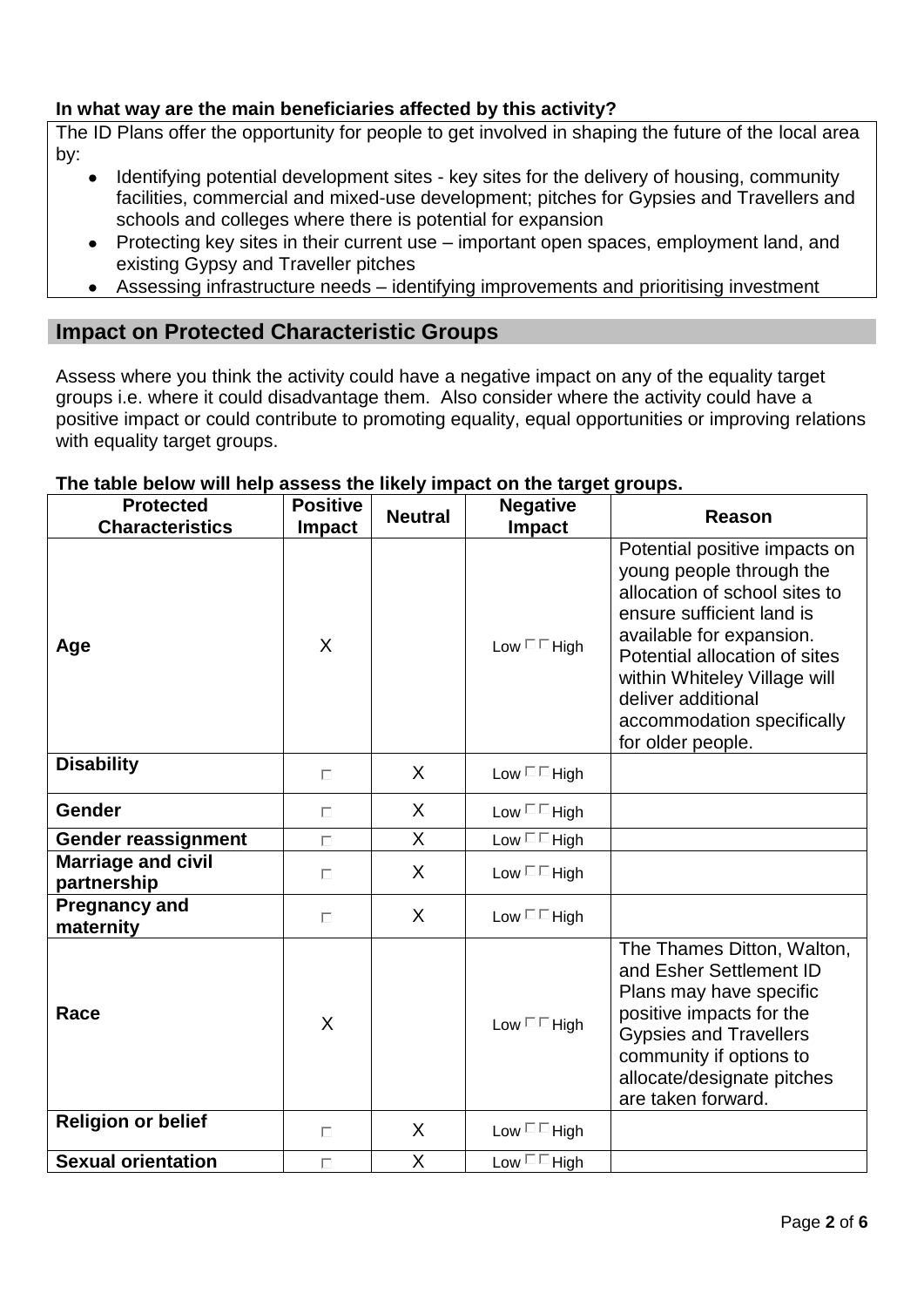### **Please give details of any other potential impacts on any other groups (e.g. those on lower incomes/carer's/ex-offenders) and on promoting good community relations.**

Potential positive impacts for those on lower incomes due to the provision of affordable housing in new developments.

The ID Plans will support economic growth and prosperity across the Borough providing benefits for the whole community. They will ensure the delivery of much needed homes, space for business, high quality community facilities, and thriving town centres whilst ensuring the protection and enhancement of urban open spaces and key employment land.

### **If any negative impact has been identified can it be justified on grounds of promoting equality of opportunity?**

#### **If you have indicated that there is a negative impact on any group, are these Intentional and/or of a High Impact?**

| Intended?<br>i.e. can be justified in terms of legislation<br>e.g. concessionary fares for older people | Yes | Ð              | No.       | Ð   | Which<br>Groups? |
|---------------------------------------------------------------------------------------------------------|-----|----------------|-----------|-----|------------------|
| High Impact?<br>i.e. it is or may be discriminatory against one or more<br>groups                       | Yes | $\mathbb{R}^n$ | <b>No</b> | - П | Which<br>Groups  |

#### *Is the negative impact NOT INTENDED and/or of HIGH IMPACT?*

- If **YES**, a full assessment is required. Please complete the **Part 2: Equality Impact** *Assessment Part 2: Full Assessment.*
- *If a full impact assessment is not required please go to Part 3: Action Plan to complete the details on monitoring*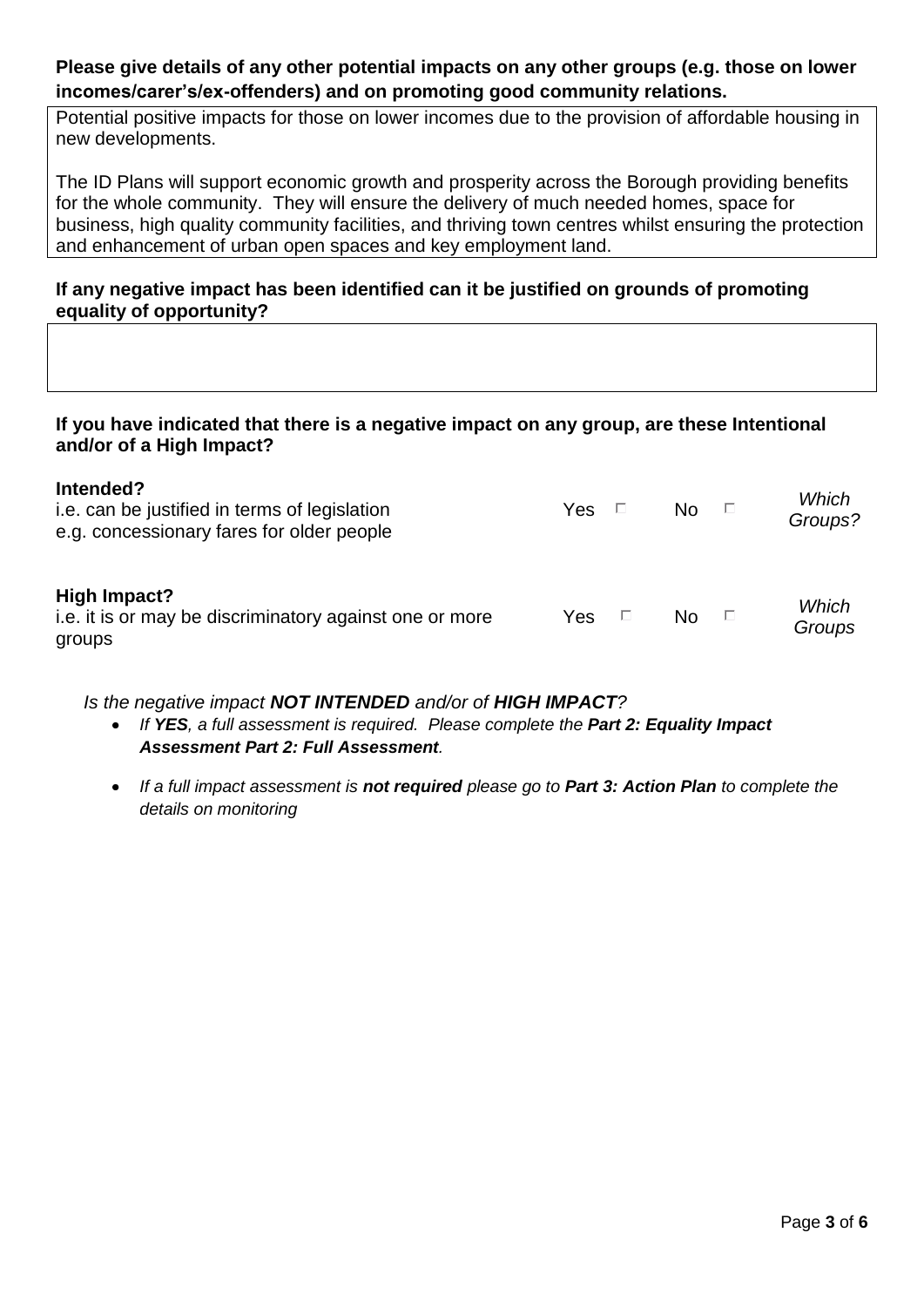

**Part 2 Full Assessment**

An Equality Impact Assessment is a tool that enables you to assess your service, activity or policy. Where disproportionate negative impact and/or unlawful impact is identified, the assessment provides a means to take the appropriate steps to avoid or mitigate this.

## **Data and Research**

Exploring available data and conducting research will help to give an indication as to what impact the strategy will have on equality and diversity. Where data is limited or unavailable, you should identify this as a limitation and identify ways to overcome this. Consider the following:

- Publicity, including design, distribution and accessible communications issues
- Physical access
- Location, geography
- Poverty, deprivation and social exclusion issues
- Community Safety
- Direct discrimination: does the activity intentionally exclude a particular equality group? If so, is this exclusion justified?
- Consultation, involvement and engagement
- Monitoring and evaluation

#### **Lack of data may make completing this section difficult, but is not be a reason to halt the process***.*

#### **What data is available to help direct your EIA?**

#### **Are there any gaps in data that may require further research or consultation?**

#### **What additional research or consultation is needed to investigate the impacts of your activity?**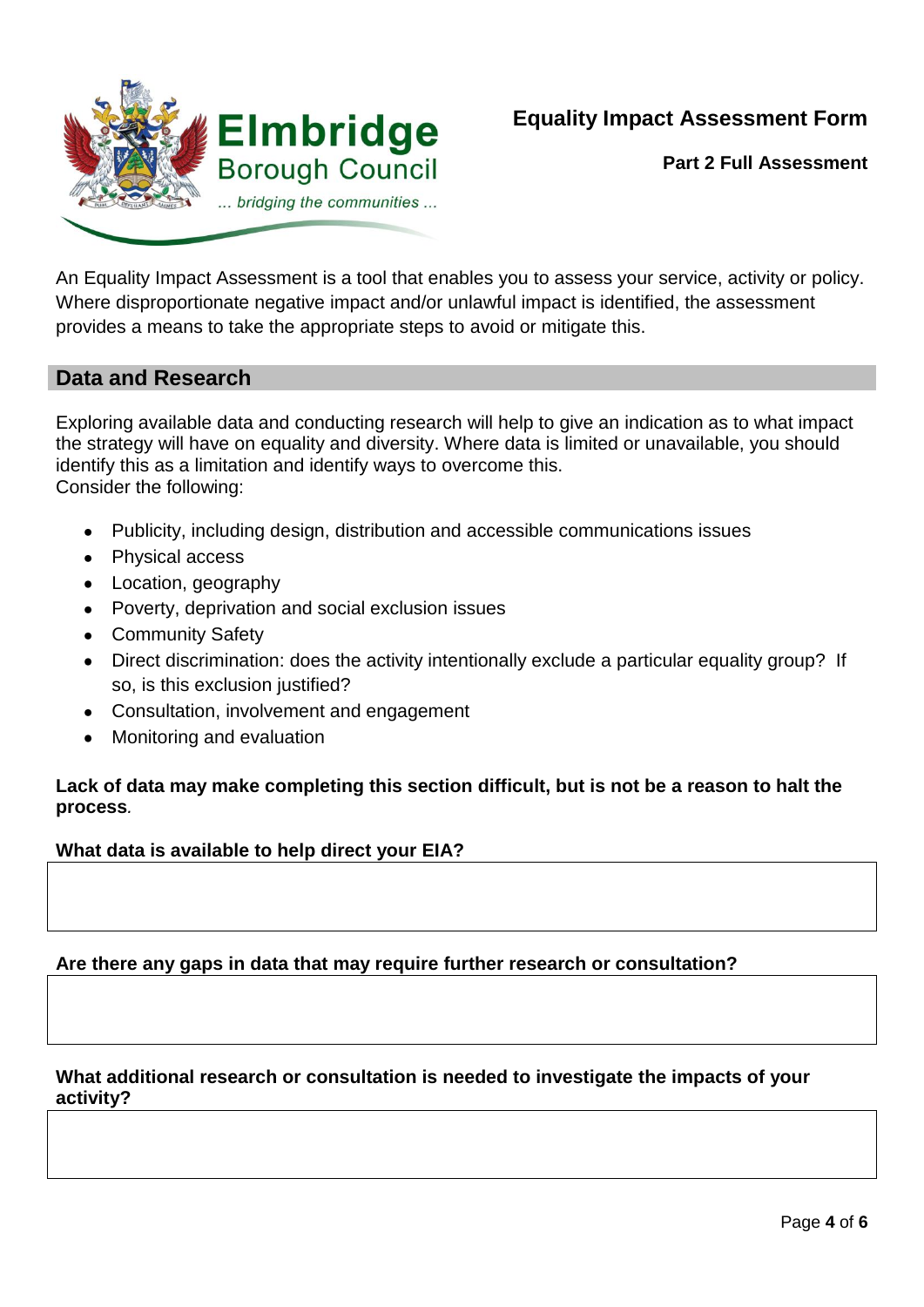# **Impact on Specific Protected Characteristic Groups**

|                                             |                                                           | <b>Positive</b><br>Impact | <b>Neutral</b> | <b>Negative</b><br><b>Impact</b> | <b>Reason</b> |
|---------------------------------------------|-----------------------------------------------------------|---------------------------|----------------|----------------------------------|---------------|
| Age                                         | Older people                                              | $\Box$                    | $\Box$         | Low $\square \sqsubseteq$ High   |               |
|                                             | Younger<br>people &<br>children                           | П                         | П              | Low $\square \sqsubseteq$ High   |               |
| <b>Disability</b>                           | Physical                                                  | П                         | $\Box$         | Low $\square \sqsubseteq$ High   |               |
|                                             | Sensory                                                   | П                         | П              | Low $\square \sqsubseteq$ High   |               |
|                                             | Learning                                                  | $\Box$                    | $\Box$         | Low $\square \sqsubseteq$ High   |               |
|                                             | Long-term<br>Health<br>Impairment                         | П                         | $\Box$         | Low $\square \sqsubseteq$ High   |               |
| Gender                                      | Women                                                     | П                         | $\Box$         | Low $\square \sqsubseteq$ High   |               |
|                                             | Men                                                       | П                         | П              | Low $\square \sqsubseteq$ High   |               |
| <b>Gender</b><br>reassignment               | Trans-men<br>and -women                                   | П                         | П              | Low $\square \sqsubseteq$ High   |               |
| <b>Marriage and</b><br>civil<br>partnership | People who<br>are married or<br>in a civil<br>partnership | П                         | $\Box$         | Low $\square \square$ High       |               |
| Pregnancy<br>and<br>maternity               | Mothers or<br>women who<br>are pregnant                   | П                         | П              | Low $\square \sqsubseteq$ High   |               |
| Race                                        | Asian                                                     | $\Box$                    | $\Box$         | Low $\square \sqsubseteq$ High   |               |
|                                             | <b>Black</b>                                              | П                         | П              | Low $\square \sqsubseteq$ High   |               |
|                                             | Mixed race                                                | $\Box$                    | П              | Low $\square \sqsubseteq$ High   |               |
|                                             | White                                                     | $\Box$                    | $\Box$         | Low $\square \sqsubseteq$ High   |               |
|                                             | Chinese                                                   | П                         | $\Box$         | Low $\square \sqsubseteq$ High   |               |
|                                             | Other racial or<br>ethnic groups<br>(specify)             | П                         | $\Box$         | Low $\square \square$ High       |               |
| <b>Religion or</b><br>belief                | Faith groups                                              | П                         | $\Box$         | Low $\square \sqsubseteq$ High   |               |
| <b>Sexual</b><br>orientation                | Heterosexuals,<br>lesbians, gay<br>men and<br>bisexuals   | П                         | $\Box$         | Low $\square \sqsubseteq$ High   |               |

# **Negative Impacts**

# **Please give details of the negative impacts identified, along with any possible mitigation**